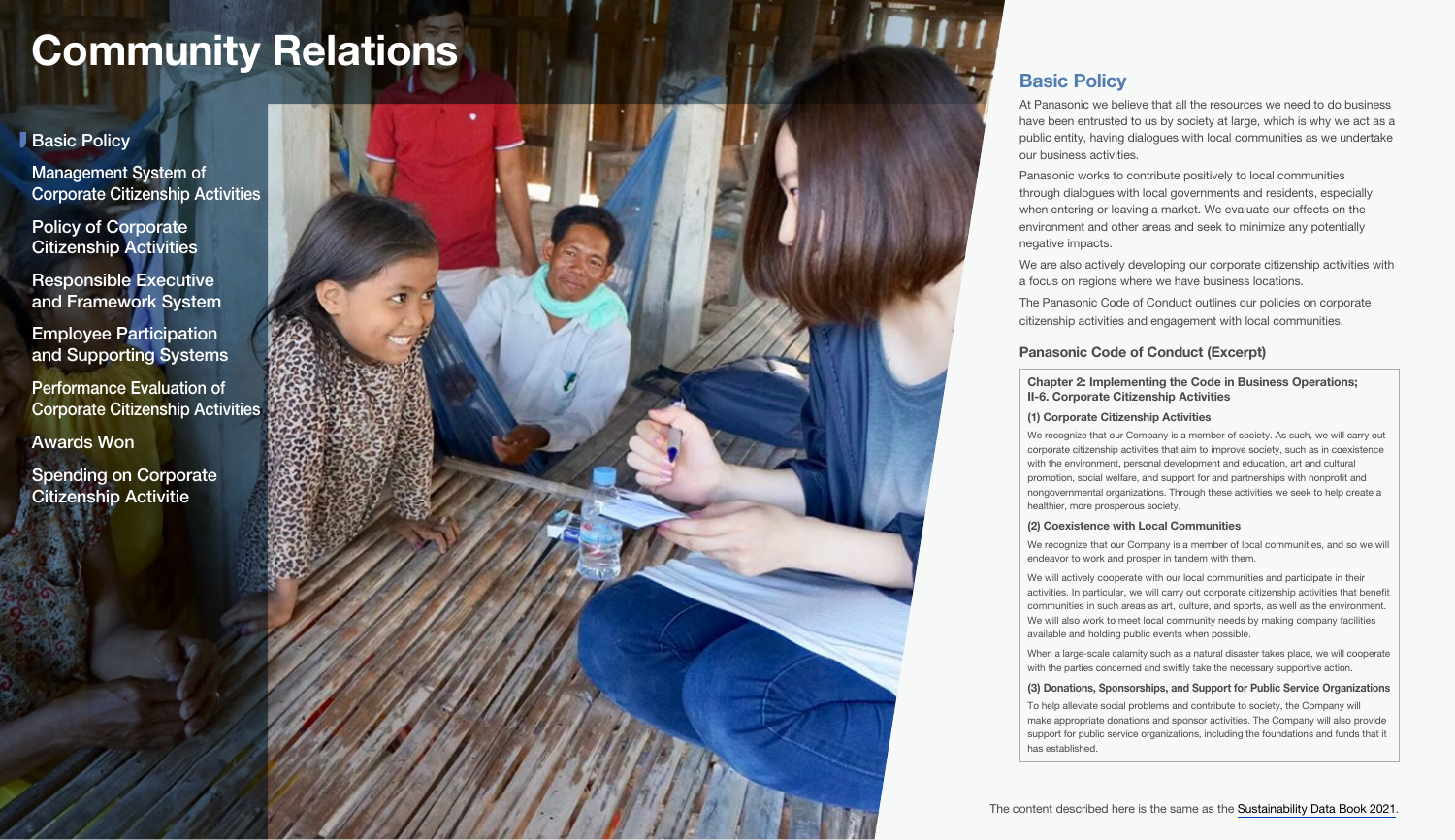<span id="page-1-0"></span>[Basic Policy](#page-0-0)

Management System of Corporate Citizenship Activities

Policy of Corporate **Citizenship Activities** 

[Responsible Executive](#page-2-0)  and Framework

Employee Participation [and Supporting Systems](#page-2-0)

Performance Evaluation of [Corporate Citizenship Activities](#page-3-0)

[Awards Won](#page-0-0)

[Spending on Corporate](#page-4-0)  Citizenship Activitie

# Management System of Corporate Citizenship Activities

Panasonic is engaged in a variety of Corporate Citizenship Activities in regions around the world, each tailored to the circumstances of that area, based on the Global Policy outlined below. The Company defines key performance indicators (KPIs) for major activities and uses these to evaluate results and make improvements. We continue to think about ways we can better promote the activities we undertake by holding regular global corporate citizenship activity meetings where we share information and exchange opinions toward that goal. In addition, through CSR & Corporate Citizenship News, the relevant directors and executives—from the Panasonic president on down—share information concerning Panasonic's regional activities with those in charge of those activities in the various locales. Panasonic also conducts global annual surveys of its corporate citizenship activities and publicly releases the findings on our Sustainability site.



# **Setting Policies**

Every three years, Panasonic drafts a midterm plan and also establishes policies and areas of focus for its corporate citizenship activities. Panasonic determines its areas of focus by comprehensively taking into account company business policies, conditions in society, societal demands, expert opinions, and other considerations.

The current midterm plan (FY2020-2022) was created with consideration given to progress from the previous midterm plan (FY2017-2019), which included Panasonic's 100th anniversary, as well as trends within the company and elsewhere.

# Policy of Corporate Citizenship Activities

Panasonic aims to contribute to the resolution of societal problems, the creation of a better life and happiness around the world, and the development of society through both its business activities and its corporate citizenship activities, all under the banner of the brand slogan, "A Better Life, A Better World."

Of all the issues in the world today, the growing poverty faced by people around the globe, whether in developed countries or in developing and emerging countries, is particularly serious. The Sustainable Development Goals (SDGs) were created by the United Nations in 2015 as a plan of action for humanity, the Earth, and prosperity. Of the 17 goals and 169 targets included in those goals, the one at the very top of the list calls for ending poverty.

Konosuke Matsushita, the founder of Panasonic, understood poverty to be an evil, and he believed the purpose of business was to end it. While standards of living have improved for many and some poverty has been eliminated, there are many nations and regions that do not share in this wealth, and the gaps in standards, even among the so-called developed nations, have become wider.

It is for this reason that we have established the eradication of poverty as one of our areas of focus in working toward creating a more equitable and tolerant world.

Panasonic wants to contribute to resolving these social issues and to building a sustainable global society through corporate citizenship activities such as human resources development, opportunity provision, and mutual understanding. The Company hopes to do so in cooperation with all its stakeholders, while putting its products and technologies, as well as its knowledge and resources cultivated through manufacturing, to good use.

#### **WEB** [Corporate Citizenship Activities](https://www.panasonic.com/global/corporate/sustainability/citizenship.html)

<https://www.panasonic.com/global/corporate/sustainability/citizenship.html>

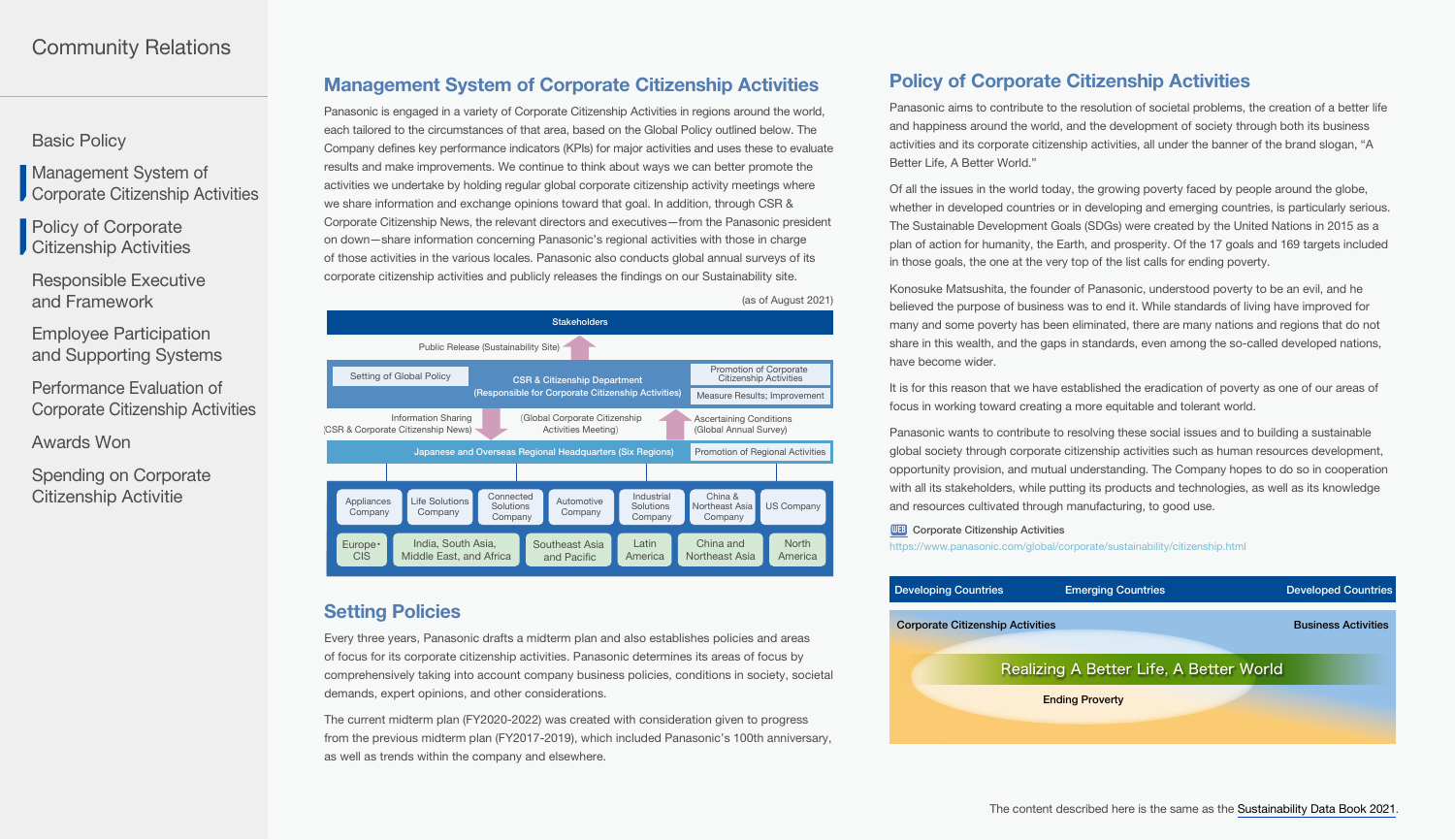## <span id="page-2-0"></span>[Basic Policy](#page-0-0)

Management System of [Corporate Citizenship Activities](#page-1-0)

Policy of Corporate [Citizenship Activities](#page-1-0)

Responsible Executive **J** and Framework

Employee Participation **J** and Supporting Systems

Performance Evaluation of [Corporate Citizenship Activities](#page-3-0)

[Awards Won](#page-0-0)

[Spending on Corporate](#page-4-0)  Citizenship Activitie

## Responsible Executive and Framework

The person in charge of corporate citizenship activities is Executive Officer Shigeki Mishima. (As of August 2021)

Panasonic's CSR & Citizenship Department is charged with coming up with Group strategies and running various Corporate-wide programs and initiatives. In addition, the seven Divisional Companies (Appliances, Life Solutions, Connected Solutions, Automotive, Industrial Solutions, China & Northeast Asia, and US) and the six regional headquarters (Europe & CIS; Southeast Asia and Pacific; India, South Asia, Middle East, and Africa; Latin America; China & Northeast Asia; and North America) have established corporate citizenship activity managers who engage in activities that are based on Panasonic's global policies but are tailored to local conditions.

# Employee Participation and Supporting Systems

Instilling mindfulness in employees about their roles and participation as corporate citizens is critical in promoting Panasonic's corporate citizenship activities. We provide our employees with information on volunteering so they can easily get involved, as well as occasions to change their awareness and opportunities to gain experience in addressing societal issues.

Some of the most characteristic examples of these are shown below.

## Provision of Sustainable Seafood\* at Corporate **Cafeteria**

Certified sustainable seafood is provided in 53 corporate cafeterias in Japan as of August 2021. By taking measures to increase interest in sustainability in everyday life, our aim is to change the consumption habits of our employees and their families, and to alter the awareness and behavior of consumers. We aim to expand the provision to all cafeterias at key worksites in Japan in fiscal 2022.

\* Seafood with MSC, ASC or similar certification

WEB Sustainable Seafood Project Places the Environment Front [and Center](https://www.panasonic.com/global/corporate/brand/story/sustainable-seafood.html)

[https://www.panasonic.com/global/corporate/brand/story/](https://www.panasonic.com/global/corporate/brand/story/sustainable-seafood.html) [sustainable-seafood.html](https://www.panasonic.com/global/corporate/brand/story/sustainable-seafood.html)

## Bringing Light to People

Panasonic carried out the 100 Thousand Solar Lantern Project from 2013 to 2018, which donated solar lanterns to off-grid areas in Asia and Africa, helping people study, work, and carry out emergency health care at night in their homes.

Following this project, we started Bringing Light to People, which is a donation program that collects employees' welfare points and the proceeds from selling used books, and other second-hand items that have been donated to our partner company, a secondhand book shop. The program then uses the collected funds to donate Panasonic products such as solar lanterns to areas without electricity. We developed multiple global donation platforms to enable the general public to easily participate in the donation program and to maintain the effectiveness of the Solar Lantern Project. In FY2021, 1,136 employees around the world joined this donation program.

## **WEB** [Bringing Light to People](https://www.panasonic.com/global/corporate/sustainability/citizenship/solution/akari.html)

[https://www.panasonic.com/global/corporate/sustainability/](https://www.panasonic.com/global/corporate/sustainability/citizenship/solution/akari.html) [citizenship/solution/akari.html](https://www.panasonic.com/global/corporate/sustainability/citizenship/solution/akari.html)

## Panasonic NPO Support Pro Bono Program

Panasonic has been running a social contribution program since April 2011 in which employees use the skills and experiences that they have gained through their jobs to support NPOs—the Panasonic NPO Support Pro Bono Program. The participating employees have been providing NPOs with support, including by formulating midterm plans, drafting marketing materials, and rebuilding websites.

This type of program is included in HR development

programs in Japan as well as in Europe, and it provides employees with not only a better understanding of social issues but also practical experience that can be put to use in their daily work.

So far, a total of 296 Panasonic employees have participated in the Pro Bono Program in Japan, providing support for 54 organizations, by formulating midterm plans, drafting marketing materials, and rebuilding websites.

**WEB** [Panasonic NPO Support Pro Bono Program](https://www.panasonic.com/jp/corporate/sustainability/citizenship/pnsf/probono.html) (Japanese only) [https://www.panasonic.com/jp/corporate/sustainability/citizenship/](https://www.panasonic.com/jp/corporate/sustainability/citizenship/pnsf/probono.html) [pnsf/probono.html](https://www.panasonic.com/jp/corporate/sustainability/citizenship/pnsf/probono.html)

## Panasonic Eco Relay for a Sustainable Earth

Love the Earth, which Panasonic began promoting in 1998 in Japan, aimed at fostering greater environmental awareness and even change their lifestyles by encouraging employees and their families to actively engage in environmental activities at home and in their local communities. Those same activities are now being carried on under the name Panasonic Eco Relay, a global initiative for the continued development and spread among local residents, the families of employees, and others across generations.

**WEB** [Panasonic Eco Relay for a Sustainable Earth](https://www.panasonic.com/global/corporate/sustainability/eco/community.html)

[https://www.panasonic.com/global/corporate/sustainability/eco/](https://www.panasonic.com/global/corporate/sustainability/eco/community.html) [community.html](https://www.panasonic.com/global/corporate/sustainability/eco/community.html)

## Providing learning opportunities

In order to raise interest in and motivation to solve social issues, we hold an after-work lecture called the "Social Good Meetup (SGM)", where various outside experts on social issues give presentations. We also conduct e-learning for employees once a year to provide opportunities to learn about social issues such as the SDGs.

**WEB** Lectures for employees regarding social issues, Social Good Meetup(SGM) [\(Japanese only\)](https://www.panasonic.com/jp/corporate/sustainability/citizenship/solution/sgm.html)

[https://www.panasonic.com/jp/corporate/sustainability/citizenship/](https://www.panasonic.com/jp/corporate/sustainability/citizenship/solution/sgm.html) [solution/sgm.html](https://www.panasonic.com/jp/corporate/sustainability/citizenship/solution/sgm.html)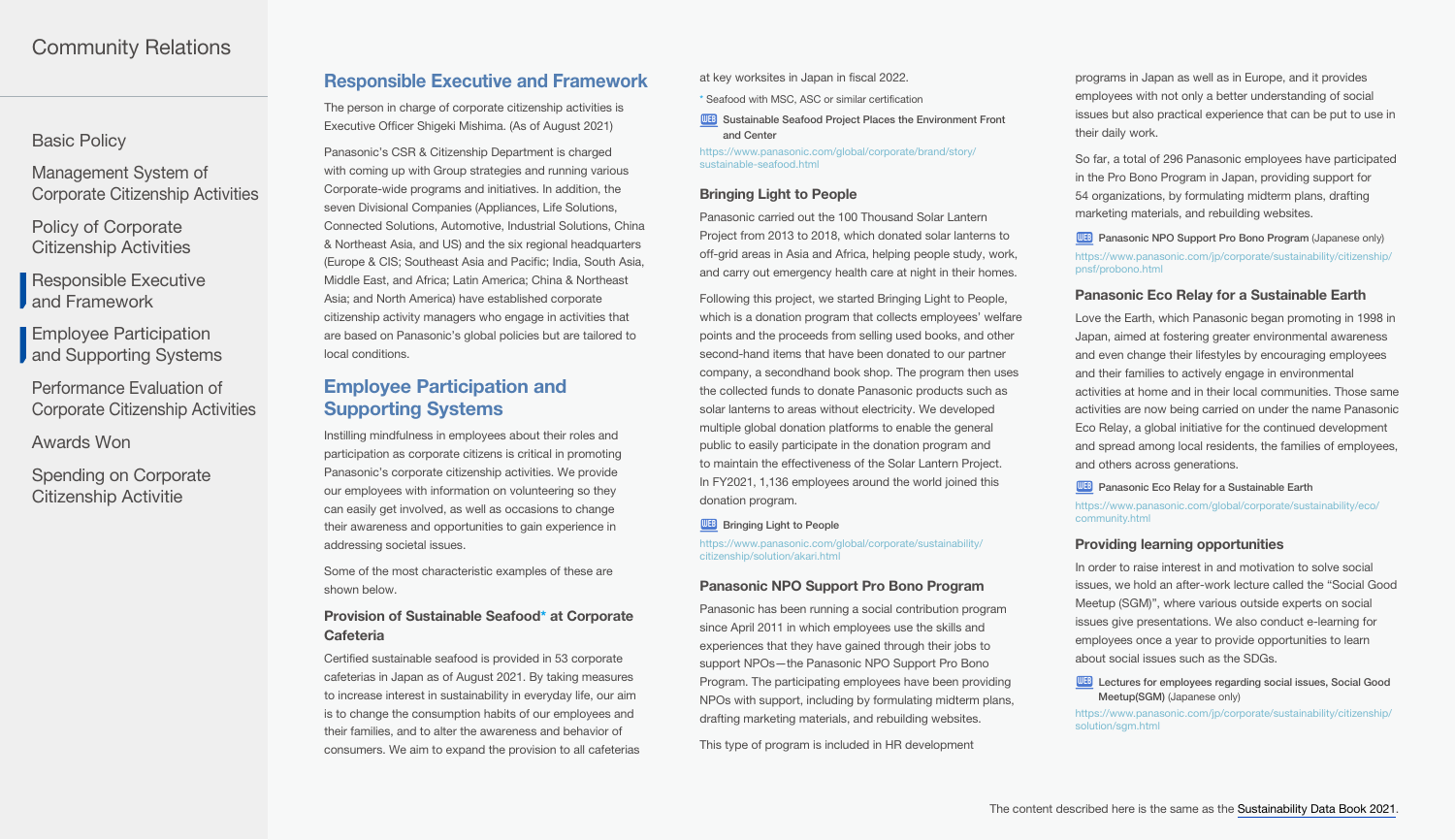## <span id="page-3-0"></span>[Basic Policy](#page-0-0)

Management System of [Corporate Citizenship Activities](#page-1-0)

Policy of Corporate [Citizenship Activities](#page-1-0)

[Responsible Executive](#page-2-0)  and Framework

Employee Participation **J** [and Supporting Systems](#page-2-0)

Performance Evaluation of **Corporate Citizenship Activities** 

[Awards Won](#page-0-0)

[Spending on Corporate](#page-4-0)  Citizenship Activitie

Human Resources System for Supporting the Promotion of Employee Participation (Examples from Japan)

#### ■ Volunteering Vacation System

Each Panasonic employee receives five days of Volunteering Vacation time every year. When taking vacation time for the purpose of volunteering, the company takes special notice and allows employees to take consecutive days off.

#### ■ Volunteering Sabbatical Leave System

This is a system for sabbaticals whose goal is participation in volunteering activities.

Activities covered by this system include volunteering led by the national government, local public bodies, and other public institutions, as well as those volunteer activities led or recommended by the Company or the labor union and approved by the Company. (However, political or religious activities are not allowed.)

## ■ Japan Overseas Cooperation Volunteers Leave of Absence System

This system offers leaves of absence to young employees to participate in the Japan Overseas Cooperation Volunteers program run by the Japan International Cooperation Agency (JICA).

#### ■ Challenge Vacations (Life Juncture Vacations)

The Challenge Vacation system is intended to promote company employees' self-growth and refreshed minds and bodies. To enable them to engage in their work with new passion, employees may take vacation time at important junctures during their careers at Panasonic. Employees who have completed 10, 20, or 30 years of consecutive service at the Company (with the exception of executives and managers) may take 10 days of vacation time. Employees also take advantage of these days as opportunities to volunteer.

# Performance Evaluation of Corporate Citizenship Activities

Panasonic measures the effectiveness of its main activities according to the specifics of each initiative.

1. The Panasonic NPO/NGO Support Fund for SDGs (formerly the Panasonic NPO Support Fund)

For activities aimed at enhancing the organizational infrastructure of NPOs / NGOs—the Panasonic NPO Support Fund for SDGs—the company conducts a follow-up survey with the organization that received assistance one year after the assistance work was completed. Third parties conduct quantitative and qualitative evaluations of how effectively an organization's infrastructure has been strengthened. In a 2020 survey, the average revenue growth for the ten NPOs that received funds in 2018 was 10.7%, with all ten reporting an expanded financial basis and, 1.2 times improvement in operation. Six organizations of the ten (60%) reported that organizational management problems that they had faced when applying for assistance had been resolved through the supportive work of Panasonic, and nine out of the ten (90%) reported that or greater outcomes for the organization's primary businesses. This demonstrates that the organizational infrastructure enhancement initiatives implemented through this assistance program are effective at improving outcomes or increasing the impacts of the major work performed by the beneficiary organizations.

In 2015, we conducted Social Return on Investment (SROI) assessments on a supported organization, the NPO Allergy Support Network, and the results showed that the social impact of the aid to enhance organizational infrastructure was 8.82 times as much as the donated funds. We submitted this report to an NGO, Social Value International, and received confirmation as the first SROI report in Japan.

#### **WEB** [Panasonic NPO Support Fund Business Evaluation Report](https://www.panasonic.com/jp/corporate/sustainability/citizenship/pnsf/npo_summary/2021_building.html) [\(Japanese only\)](https://www.panasonic.com/jp/corporate/sustainability/citizenship/pnsf/npo_summary/2021_building.html)

[https://www.panasonic.com/jp/corporate/sustainability/citizenship/](https://www.panasonic.com/jp/corporate/sustainability/citizenship/pnsf/npo_summary/2021_building.html) [pnsf/npo\\_summary/2021\\_building.html](https://www.panasonic.com/jp/corporate/sustainability/citizenship/pnsf/npo_summary/2021_building.html)

#### **WEB** Panasonic NPO Support Fund SROI Assessment Report [\(Japanese only\)](https://www.panasonic.com/jp/corporate/sustainability/citizenship/pnsf/npo_summary/sroi_report2018.html)

[https://www.panasonic.com/jp/corporate/sustainability/citizenship/](https://www.panasonic.com/jp/corporate/sustainability/citizenship/pnsf/npo_summary/sroi_report2018.html) [pnsf/npo\\_summary/sroi\\_report2018.html](https://www.panasonic.com/jp/corporate/sustainability/citizenship/pnsf/npo_summary/sroi_report2018.html)

#### 2. Kid Witness News (KWN)

We have been evaluating the results of the Kid Witness News (KWN) program which aims to raise communication, teamwork, and creativity skills through video production. In 2017, we conducted written surveys and interviews with elementary school students who had joined the KWN program. In 2018, we conducted similar surveys and interviews with volunteer junior high school students, and compared their skills before and after participation in the program. We also compared and analyzed skills gaps between students who had participated in the program and others who had not. By studying the effects of these programs, we identified the qualities and abilities in which children can grow stronger through video production and organized them into nine areas like social significance, teamwork, and role distribution.

In 2019, we conducted a survey of teachers and other educators at 47 schools to find out how this program could be leveraged as part of other educational activities. Based on the results of the survey, we found that these can be divided into four types: improving video production skills (entering contest), inquiry-based learning through video production, personal growth through teamwork, and combining teamwork with inquiry-based learning.

WEB Verifying positive impact of participation in video production [in KWN program](https://www.panasonic.com/jp/corporate/kwn/overview/teachersguide_eval.html) (Japanese only)

[https://www.panasonic.com/jp/corporate/kwn/overview/](https://www.panasonic.com/jp/corporate/kwn/overview/teachersguide_eval.html) [teachersguide\\_eval.html](https://www.panasonic.com/jp/corporate/kwn/overview/teachersguide_eval.html)